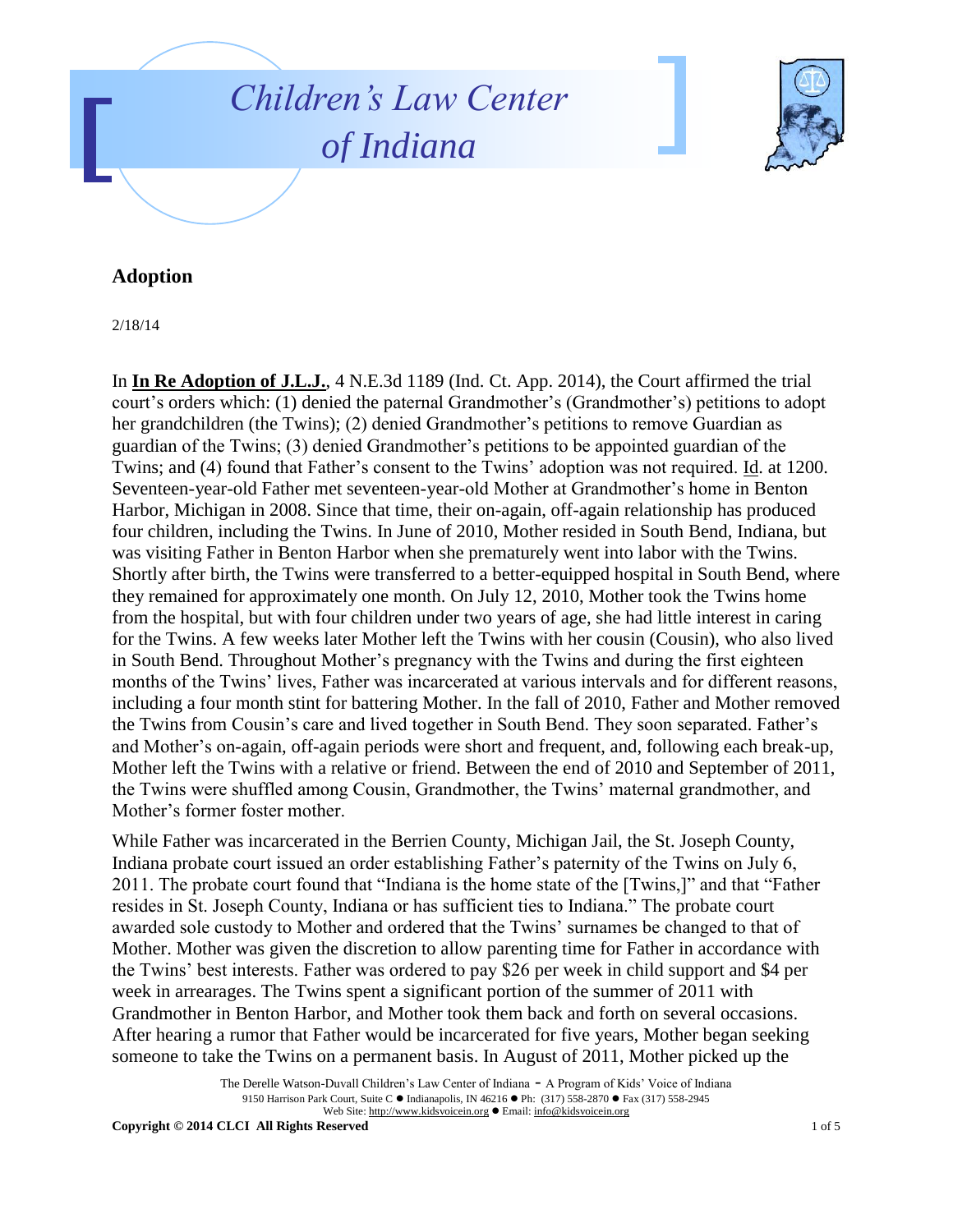Twins from Grandmother's home, explaining that she was taking them to South Bend to visit family and would return them in one week. Mother placed the Twins with her former foster mother and demanded that Grandmother mail her their birth certificates and social security cards.

On September 11, 2011, the maternal grandmother met Guardian, and, upon learning that Guardian had been attempting to adopt children for several years, the maternal grandmother told Guardian about the Twins. On September 17, 2011, Guardian drove from her home in Bloomington, Indiana to Mother's home in South Bend. Mother informed Guardian that Father was incarcerated and had only limited contact with the Twins. Mother signed a consent form for Guardian to be the Twins' guardian, and Mother and Guardian also discussed Guardian's adoption of the Twins. Guardian took the Twins to live in her home in Bloomington that day. The Twins have resided with Guardian since that day. On September 29, 2011, Guardian filed petitions with the trial court for appointment as the Twins' guardian and also filed petitions to adopt the Twins. On October 3, 2011, notice of the guardianship hearing was issued to Father. On October 6, 2011, Father received two summons notifying him that Guardian had filed petitions to adopt the Twins. The summons explained, inter alia, that Father had thirty days to file a motion to contest the adoption. On November 15, 2011, the trial court conducted a hearing, which neither Mother nor Father attended, and appointed Guardian as permanent guardian of the Twins pending finalization of an adoption. On December 16, 2011, about one week after his release from jail, Father wrote a letter to the trial court in which he requested that the Twins be placed with Grandmother and that he be granted a six month extension to contest the adoption. On February 16, 2012, Father filed his Motion to contest Guardian's adoption of the Twins. Grandmother moved to intervene in the adoption cases, filed cross-petitions to adopt the Twins, moved to intervene in the guardianship proceedings, and filed motions to remove Guardian as the Twins' guardian. Grandmother also filed motions to be appointed guardian of the Twins. Guardian filed a motion for declaratory or summary judgment, alleging that Father's consent to the Twins' adoption was irrevocably implied due to his failure to contest the adoption within thirty days after receiving notice. Guardian later amended this motion, adding that Father's consent was not required based on his failure to support the Twins.

On January 22 and February 26, 2013, the court conducted a trial on the issues of Father's consent to the adoption, Grandmother's petitions to remove Guardian as the Twins' guardian, and Grandmother's and Guardian's petitions for adoption. On April 19, 2013, the trial court issued an order in which it: (1) concluded that Father's consent to the Twins' adoption was not necessary based on his failure to provide support for the Twins for at least one year and for failing to contest the adoption within thirty days of receiving notice; (2) denied Grandmother's petitions to remove Guardian as the Twins' guardian; (3) denied Grandmother's petitions for appointment as the Twins' successor guardian; and (4) denied Grandmother's petitions for adoption, finding that it would be in the Twins' best interests to be adopted by Guardian. The trial court issued findings of fact and conclusions of law and set a date for the final hearing on Guardian's adoption of the Twins. On June 17, 2013, the trial court signed an order stating that the April 19 order was a final judgment as to all parties. Grandmother and Father filed notices of appeal. The Court of Appeals granted Grandmother's motion to consolidate the guardianship and adoption cases for appeal on July 26, 2013.

> The Derelle Watson-Duvall Children's Law Center of Indiana - A Program of Kids' Voice of Indiana 9150 Harrison Park Court, Suite C · Indianapolis, IN 46216 · Ph: (317) 558-2870 · Fax (317) 558-2945 Web Site: http://www.kidsvoicein.org · Email: info@kidsvoicein.org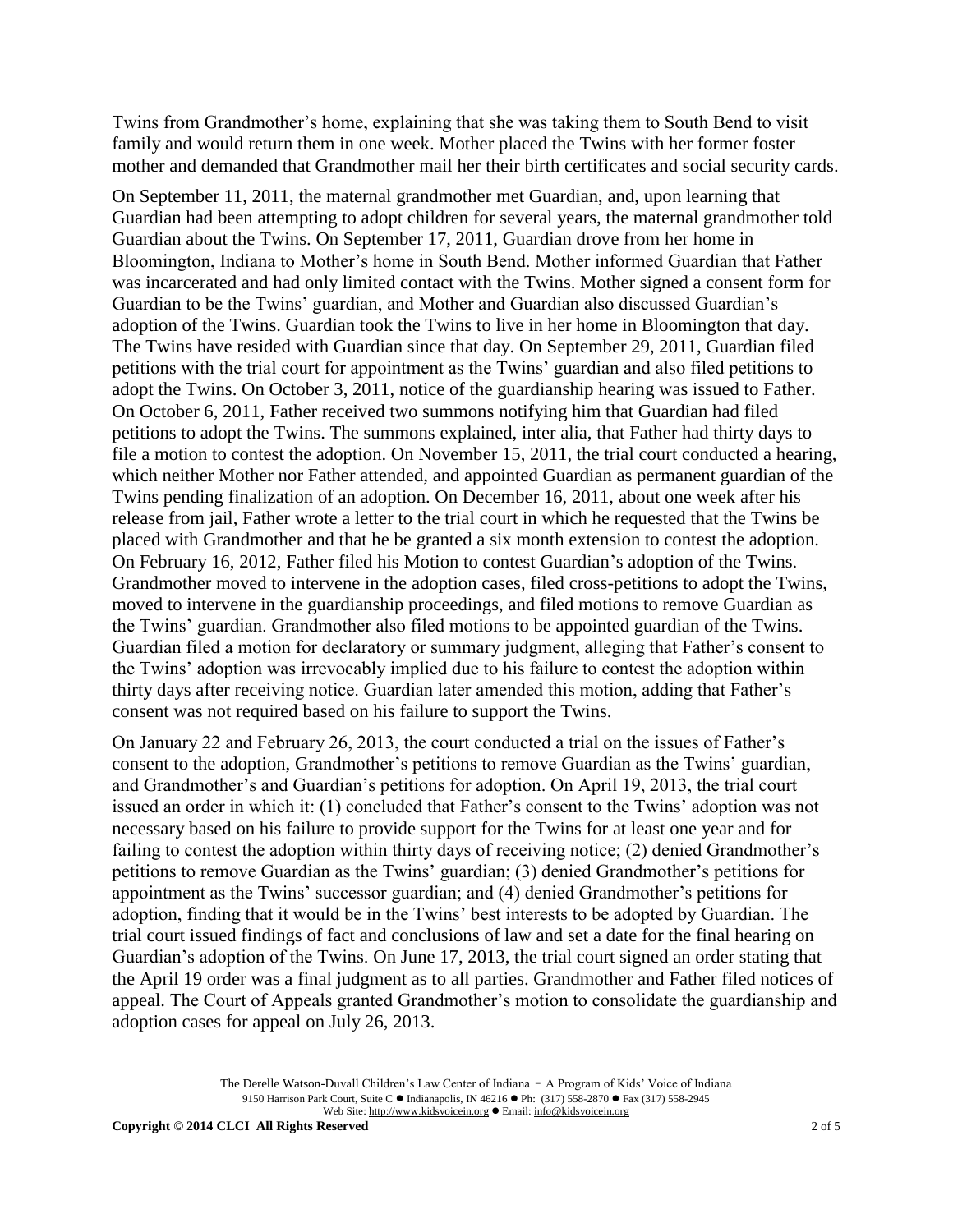**The Court found that sufficient evidence supported the trial court's determination that Father's consent to adoption was not required based on his knowing failure to provide care and support for the Twins despite an ability to do so.** Id. at 1197. The Court noted the parties did not dispute that Father had never paid any child support. The Court looked to IC 31-19-9-  $8(a)(2)$ , which states that a parent's consent to the adoption of his child is not required if:

- for a period of at least one (1) year the parent:
- (A)fails without justifiable cause to communicate significantly with the child when able to do so; or
- (B) knowingly fails to provide for the care and support of the child when able to do so as require by law or judicial decree.

Id. at 1194. The Court observed that, although Father testified he was unaware of the paternity determination or that he had been directed to pay support, it is well settled that parents have a duty to support their children regardless of a court mandate to pay. J.L.J. at 1194, citing In Re Adoption of N.W., 933 N.E. 2d 909, 914 (Ind. Ct. App. 2010), *opinion adopted*, 941 N.E.2d 1042 (Ind. 2011). The Court said that Guardian must prove by clear and convincing evidence that Father had the *ability* to support the Twins and failed to do so (emphasis in opinion). J.L.J. at 1195, citing McElvain v. Hite, 808 N.E. 2d 947, 950 (Ind. Ct. App. 2003). The Court observed that, while it is true that Guardian did not offer documentation of Father's financial resources, the Court must consider the totality of the circumstances in determining the ability of the parent to support the child. J.L.J. at 1195. The Court noted the following evidence in support of the trial court's determination: (1) Father claimed that he supported the Twins by purchasing car seats, diapers, and formula; (2) Father was able to afford his own residence in Benton Harbor, and he had funds to purchase cigarettes and travel back and forth between Benton Harbor and South Bend; (3) Father admitted that he intentionally did not pay support based on his belief that he was satisfying his obligation by "taking care of" the Twins; (4) Father clarified that he could work but couldn't play basketball anymore; (5) Father testified that his Social Security disability payments were stopped in April of 2010, based on Social Security's finding that he was *not* disabled (emphasis in opinion.) Id. at 1195-97. The Court held that there was sufficient evidence that Father, although apparently capable of financing his own independent living, failed to provide for the Twins to the best of his ability. Id. at 1197. The Court observed that Father chose not to pursue employment when his disability payments were discontinued for eighteen months, spent only occasional time with the Twins when they were with Mother or Grandmother, and did nothing to ensure that the Twins were consistently equipped with adequate housing, clothing, food, and other necessities. Id. citing In Re Adoption of A.M.K., 698 N.E. 2d 845, 847 (Ind. Ct. App. 1998).

## **The Court found the trial court did not abuse its discretion in concluding that Grandmother was not entitled to notice of the guardianship proceedings.** Id. at 1198.

Grandmother claimed that the trial court's appointment of Guardian as the Twins' guardian was invalid because Guardian failed to provide Grandmother with notice of the guardianship petition. The Court looked to IC 29-3-6-1(a)(3), which states that when an individual petitions the court to be appointed guardian over a minor, notice of the petition and hearing must be mailed to any living parent of the minor whose parental rights have not been terminated, "[a]ny person alleged

The Derelle Watson-Duvall Children's Law Center of Indiana - A Program of Kids' Voice of Indiana 9150 Harrison Park Court, Suite C · Indianapolis, IN 46216 · Ph: (317) 558-2870 · Fax (317) 558-2945 Web Site: http://www.kidsvoicein.org · Email: info@kidsvoicein.org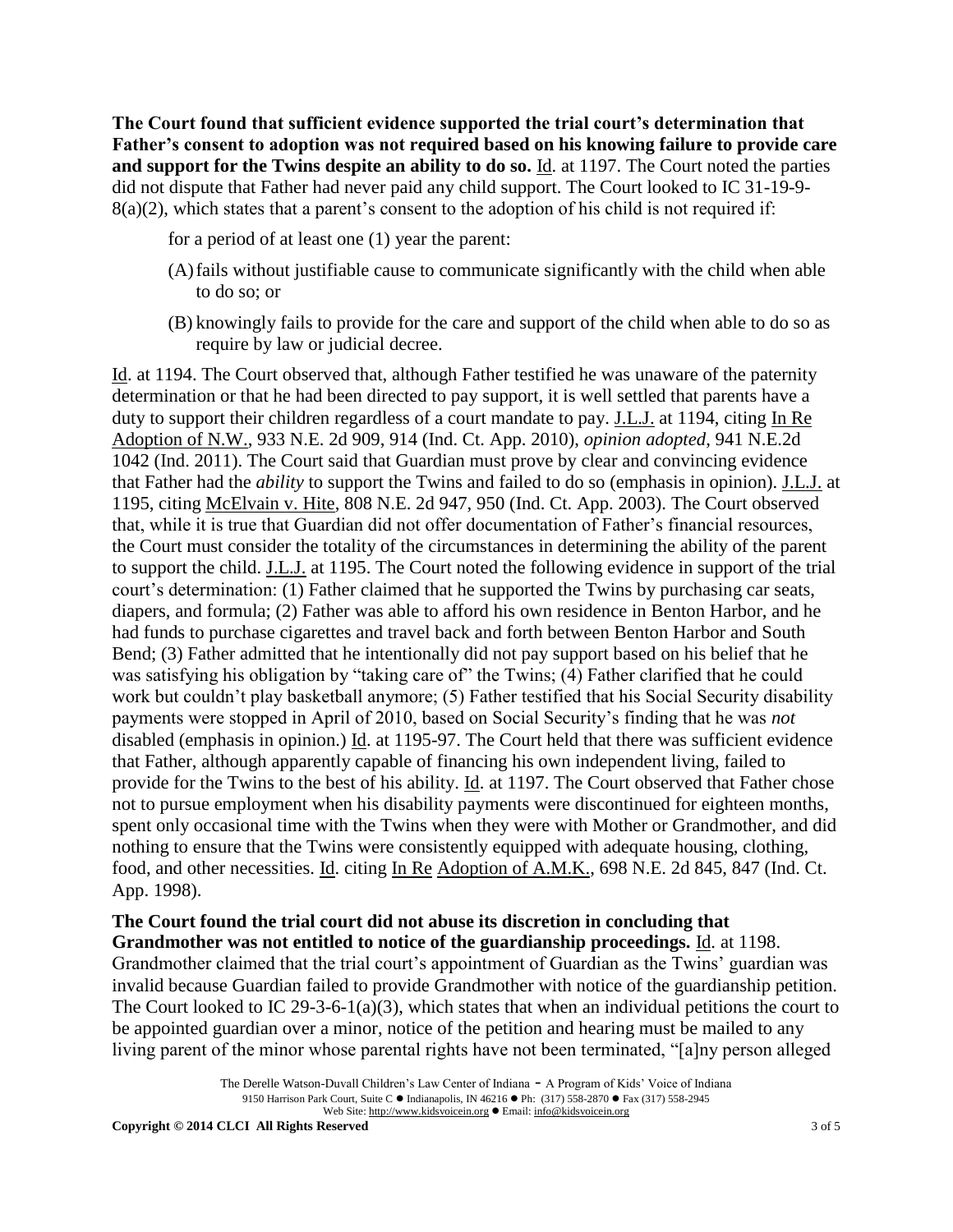to have had the principal care and custody of the minor during the sixty (60) days preceding the filing of the petition [,]" and anyone else whom the trial court deems is entitled to notice. Id. at 1197. The Court noted that Father had received notice of the guardianship hearing, but neither he nor Grandmother had attended the hearing. Id. The Court agreed with the trial court's finding that the evidence did not establish that Grandmother had the principal care and custody of the Twins during the sixty days preceding the filing of the guardianship petition on September 29, 2011. Id. at 1197-98. The Court noted the following: (1) the Twins probably spent a great deal of time with Grandmother in Benton Harbor, but they also spent a great deal of time with various relatives and family friends in Indiana; (2) the Twins' Guardian ad Litem agreed that the Twins' placement during the first fifteen months of their lives was "spotty"; (3) Grandmother asserted that the Twins were in her care until August 28, 2011, but the trial court found that Mother had removed the Twins from Grandmother's home by August 1, 2011 and placed them in the care of Mother's former foster mother; (4) even if the Court considered Grandmother's argument that the Twins lived with her until August 28, the Twins would have been in Grandmother's care for less than thirty days of the sixty days preceding the filing of the guardianship petition. Id. at 1198. The Court, quoting Wells v. Guardianship of Wells, 731 N.E. 2d 1047, 1050 (Ind. Ct. App. 2000), *trans. denied*, said that, notwithstanding its determination that Grandmother was not the primary caregiver, the Court had previously established that there is "no authority for the proposition that the failure to comply with the notice requirements of [Indiana Code section] 29- 3-6-1 automatically invalidates an appointment of permanent guardianship." J.L.J. at 1198. The Court observed that: (1) at the time she filed the guardianship petitions, Guardian had no basis for knowing that Grandmother was an alleged caregiver; (2) Guardian provided notice to Father; (3) when she picked the Twins up in South Bend, Mother informed Guardian that she had nobody else to take the Twins; (4) because Guardian received the Twins directly from the custodial parent and was given their birth certificates, Social Security cards, and Medicaid cards, Guardian had no indication of Grandmother's involvement; (5) Guardian did not intentionally attempt to conceal the guardianship proceedings from Grandmother. Id.

## **The Court concluded that the trial court did not err in appointing Guardian as guardian of the Twins because the Interstate Compact on the Placement of Children (ICPC)(IC 31-28- 4-1) did not govern Mother's placement of the Twins with Guardian**. Id. at 1199. Grandmother claimed that Guardian's guardianship appointment was invalid because the trial court failed to adhere to the requirements of the ICPC. The Court explained that the ICPC facilitates the instate placement of children and resolves jurisdiction issues. Id. at 1198-99. The Court cited IC 31-28-4-1 art. III(a)-(c), which states that, prior to placing a child in a home or childcare institution located in another state, the person or agency in the "sending" state must submit written notice to the appropriate authorities in the "receiving state" to provide information about the child and the proposed placement, as well as the reasons necessitating placement. Id. at 1199. The Court also cited IC 31-28-4-1 art. III(d), which states that the receiving state must notify the sending state "that the proposed placement does not appear to be contrary to the best interests of the child." Id. The Court observed that the trial court had not made any findings of fact or conclusions of law regarding the applicability of the ICPC, but it did find that the Twins have always been residents of the State of Indiana. Id. The Court looked to Article VIII of the ICPC, which specifically states that the ICPC does *not* apply in situations where a parent takes her child into a different state "and leav[es] the child with any such relative